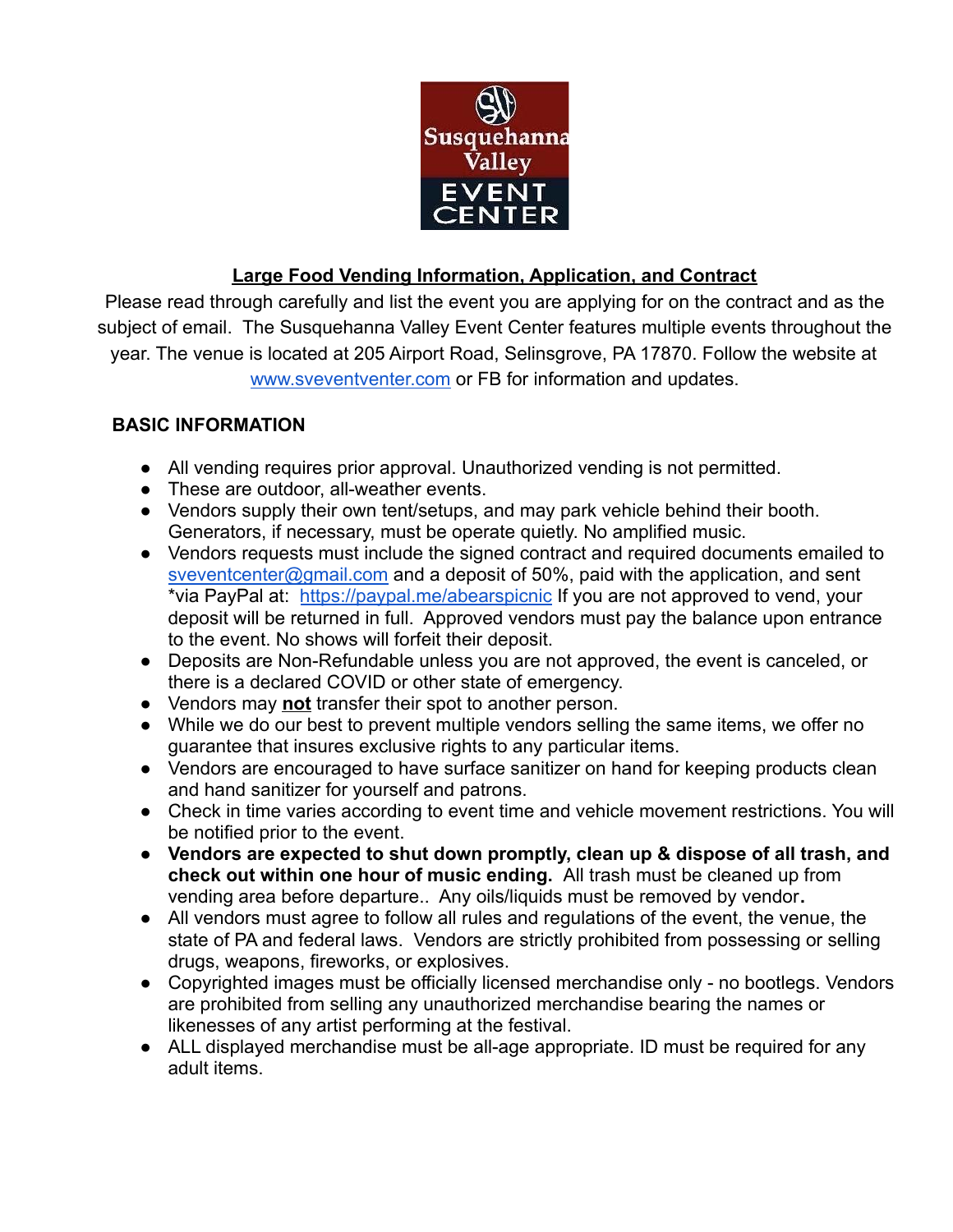## **LARGE FOOD VENDING DETAILS**

Large food vending is comprised of those who sell sandwiches, meals, beverages, etc. the prices below includes 3 vendor credentials. A fee of \$25 is required toward trash removal.

- **Preference will be given to local and/or organic vendors.**
- **Absolutely no purified water sales; Spring Water only.**
- **Food vendors are NOT permitted to sell alcohol.**

**The Monroe Township requires Food Vendors obtain a permit (\$100) directly from them, which is good for one year anywhere in Monroe Township. You can reach the municipal office directly at: 570-743-7057.** 

## **DOCUMENTATION REQUIRED:**

**(a) photo or brief summary of your setup,**

**(b) web address or web presence, if any,**

**(c) menu and any other products you sell.**

**(d) proof of liability insurance rider listing Susquehanna Valley Event Center, and**

**Central PA Associates, 205 Airport Rd., Selinsgrove, PA 17870, as "additional insured",**

**(e) a copy of your Pennsylvania health department permit if required, and**

**(f) references (list of previous festivals/events where you have vended food).**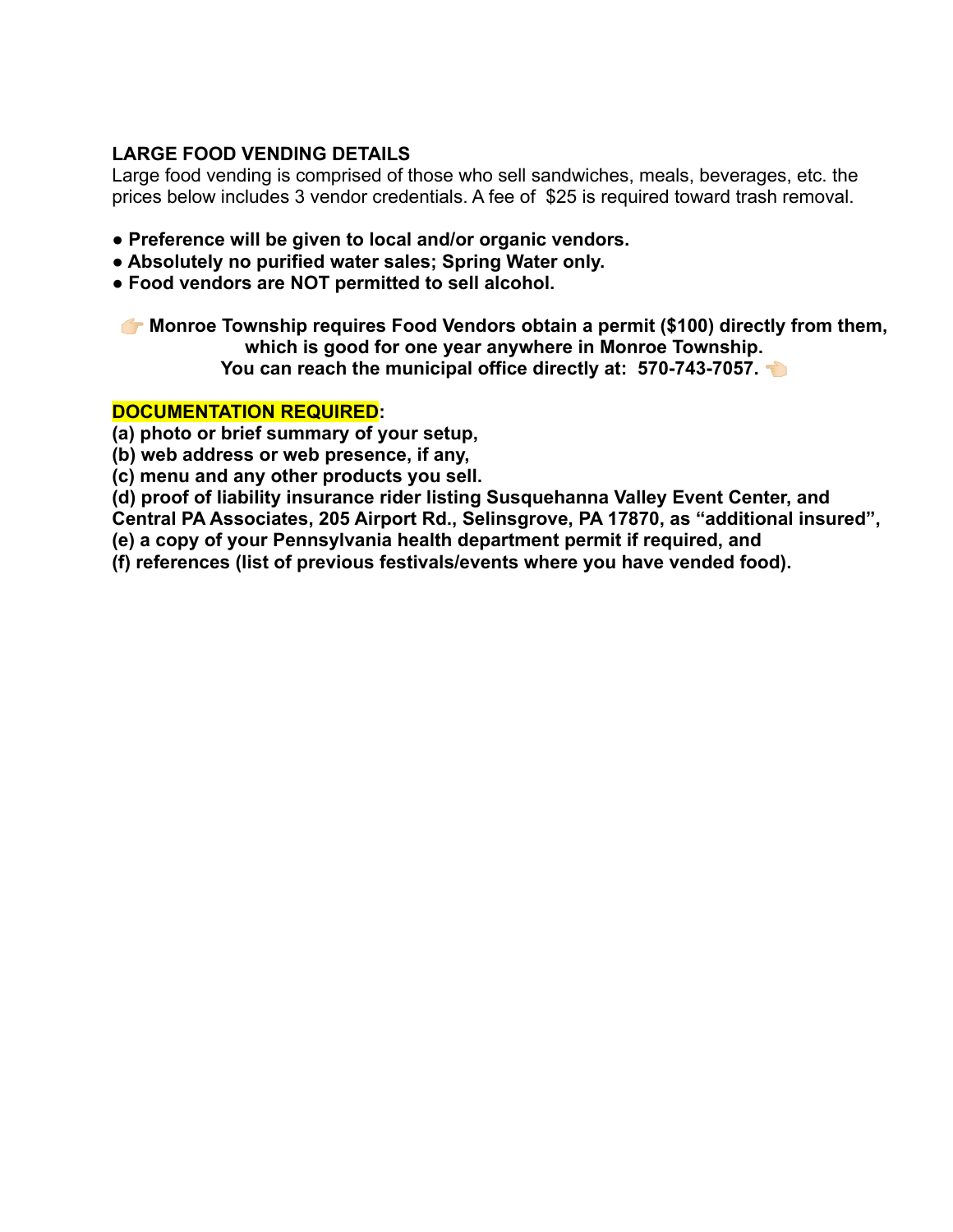|  |  |  |  | <b>Large Food Vending Application and Contract</b> |
|--|--|--|--|----------------------------------------------------|
|  |  |  |  |                                                    |

| <b>CONTACT INFORMATION</b>                   |                                                                                                                                        |               |
|----------------------------------------------|----------------------------------------------------------------------------------------------------------------------------------------|---------------|
|                                              |                                                                                                                                        |               |
|                                              |                                                                                                                                        |               |
|                                              |                                                                                                                                        |               |
|                                              |                                                                                                                                        |               |
|                                              |                                                                                                                                        |               |
|                                              |                                                                                                                                        |               |
|                                              | *email will be our primary method of correspondence with you unless you request otherwise*<br>SELECT VENDING SPACE & EXTRA CREDENTIALS |               |
| LARGE FOOD VENDING: (Includes 3 Credentials) |                                                                                                                                        |               |
|                                              | (Additional credentials/tickets can be purchased online or at gate price)                                                              |               |
|                                              | Food Vending Space [ ] 20' Wide \$200.00 [ ] 30' Wide \$250 =                                                                          | $\sharp$      |
| Trash Disposal.                              | $\equiv$ 1000 $\pm$                                                                                                                    | \$25.00       |
|                                              | <b>TOTAL</b>                                                                                                                           | $\sim$        |
|                                              | Minimum Deposit (1/2 of Total).                                                                                                        | $\mathsf{\$}$ |
|                                              | Method of Payment: [ ] PayPal [ ] Mail: 104 South High St., Selinsgrove, PA 17870                                                      |               |

**----------------------------------------------------------------------------**

By signing below and submitting my deposit, I commit to being a vendor at the Susquehanna Valley Event Center on the date/event designated. I acknowledge that, once approved, all payments are nonrefundable. By registering and attending this event, I acknowledge that an inherent risk and exposure to COVID-19, other flu/viruses in general, and hazards, exist in any public place where people are present. By Participating, I, and my workers voluntarily assume all risks related to exposure and agree to not hold Susquehanna Event Center, Monroe Township, Selinsgrove, or any other affiliates, directors, officers, employees, agents, artists, vendors, contractors, or volunteers liable for any illness or injury. I agree to to follow all event and venue policies, regulations, Pennsylvania State and Federal laws; further, I understand that failure to comply may result in ejection from the venue, loss of the vending/admission fees, loss of any confiscated illegal items, and thereby forfeit any right to compensation. I acknowledge that I am solely responsible for the set up, operation and tear down of my vendor booth in a timely fashion. Susquehanna Valley Event Center and it's affiliates assume no liability for lost, stolen or damaged merchandise.

\_\_\_\_\_\_\_\_\_\_\_\_\_\_\_\_\_\_\_\_\_\_\_\_\_\_\_\_\_\_\_\_\_\_\_\_\_\_\_\_\_\_\_\_\_\_\_\_\_\_\_\_\_\_\_\_\_\_\_\_\_\_\_\_\_\_\_\_\_\_\_\_\_\_\_\_\_\_\_\_\_\_\_\_